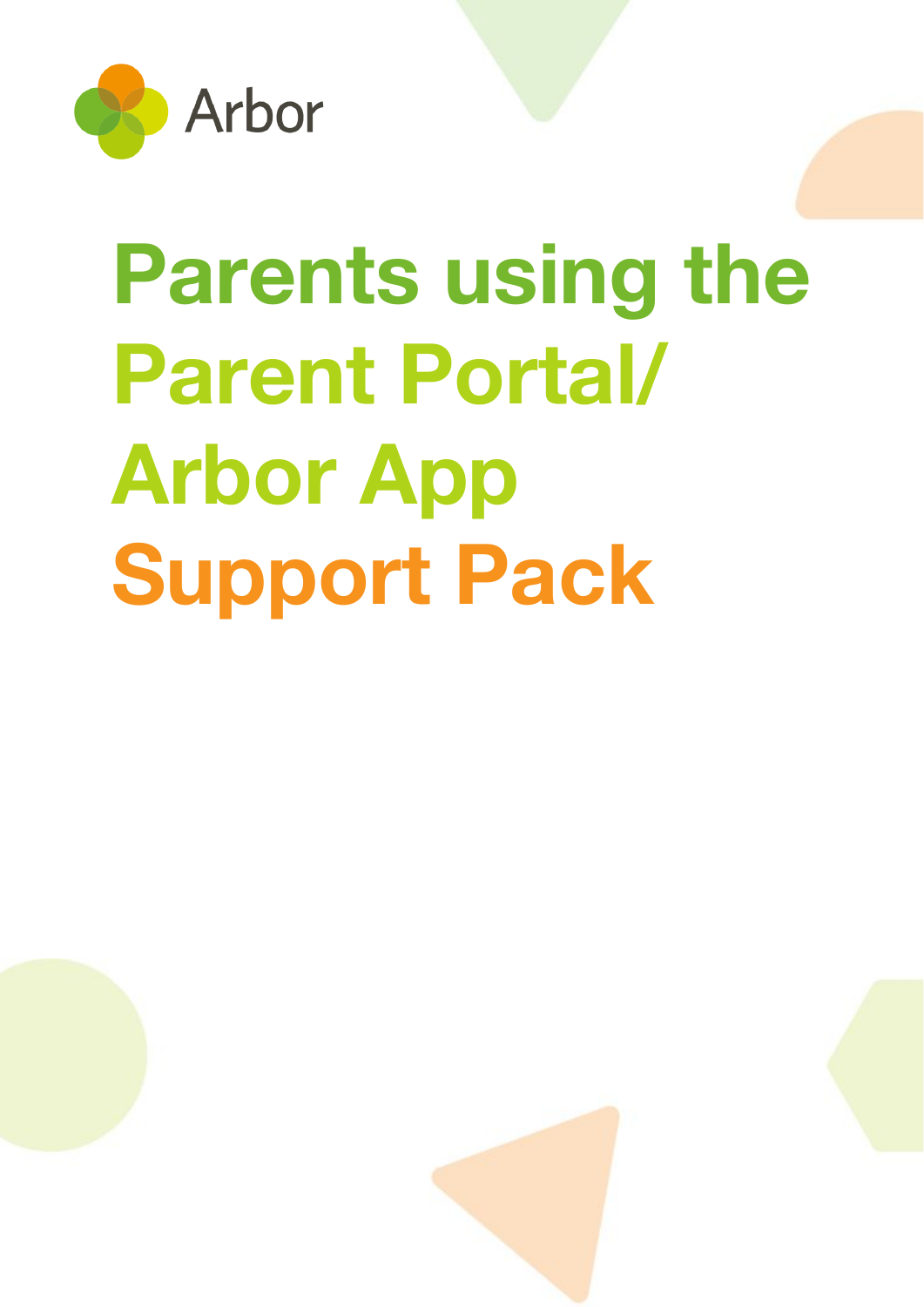| <b>Version</b> | Date     | Updates                  |
|----------------|----------|--------------------------|
|                | 12/05/20 | $\overline{\phantom{a}}$ |

Produced by Arbor Education Partners Ltd. for use with Arbor School MIS.

If your MIS is not behaving as expected, and you cannot find a solution in the help centre, please don't hesitate to contact [myteam@arbor-education.com](mailto:myteam@arbor-education.com) for assistance from your support team.

If parents are having difficulty using the Arbor App or Parent Portal, please make sure they contact you (their school). If you are unable to resolve the issues, contact Arbor.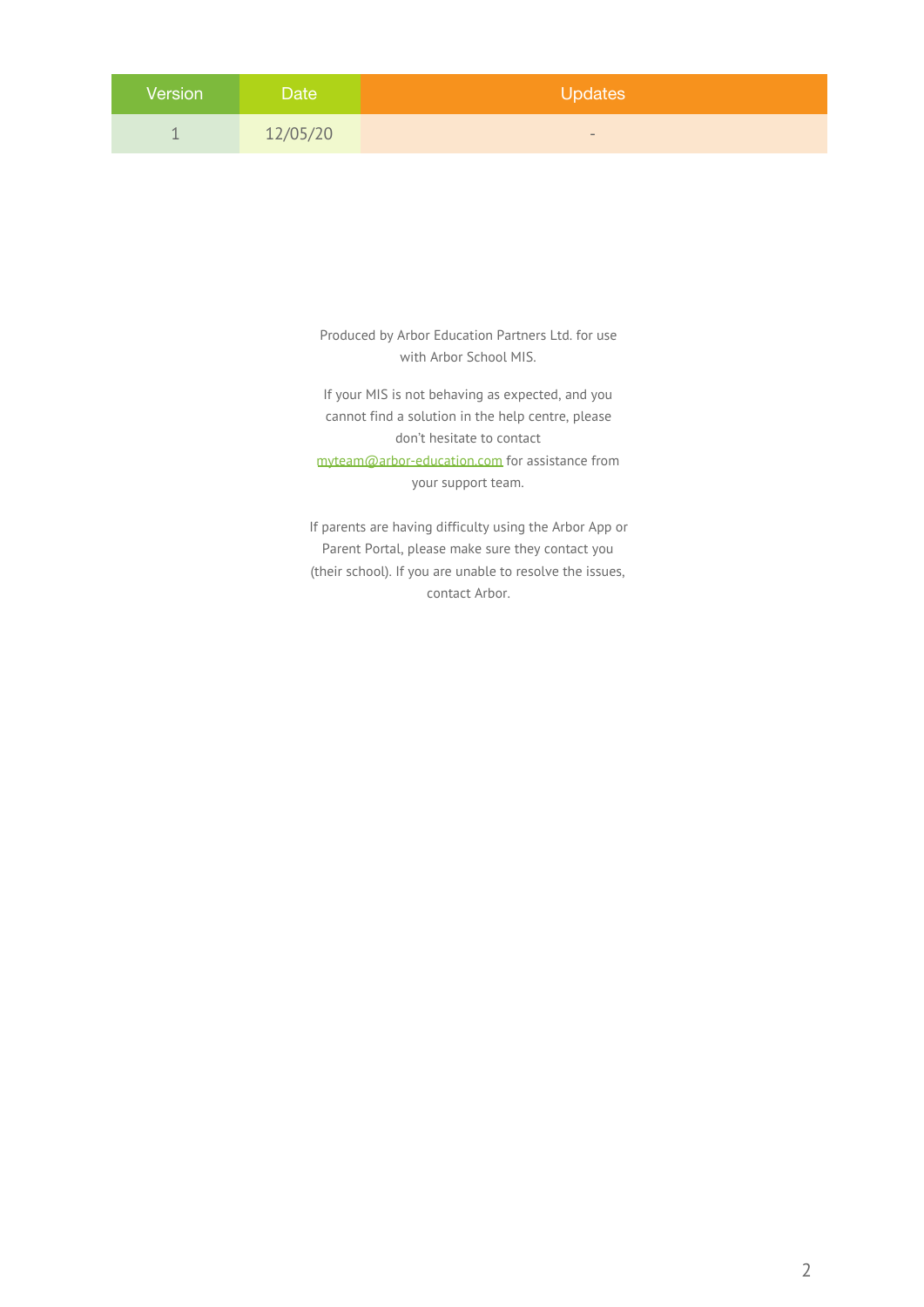# **Contents**

| <b>Welcome to the Parent Portal/ Arbor App!</b> |                |  |
|-------------------------------------------------|----------------|--|
| We're using                                     | $\overline{5}$ |  |
| <b>Who are Arbor?</b>                           |                |  |
| How can parents use Arbor?                      |                |  |
| How to get started                              |                |  |
| Need help using Arbor?                          | 6              |  |
| Some tips to try:                               | 6              |  |

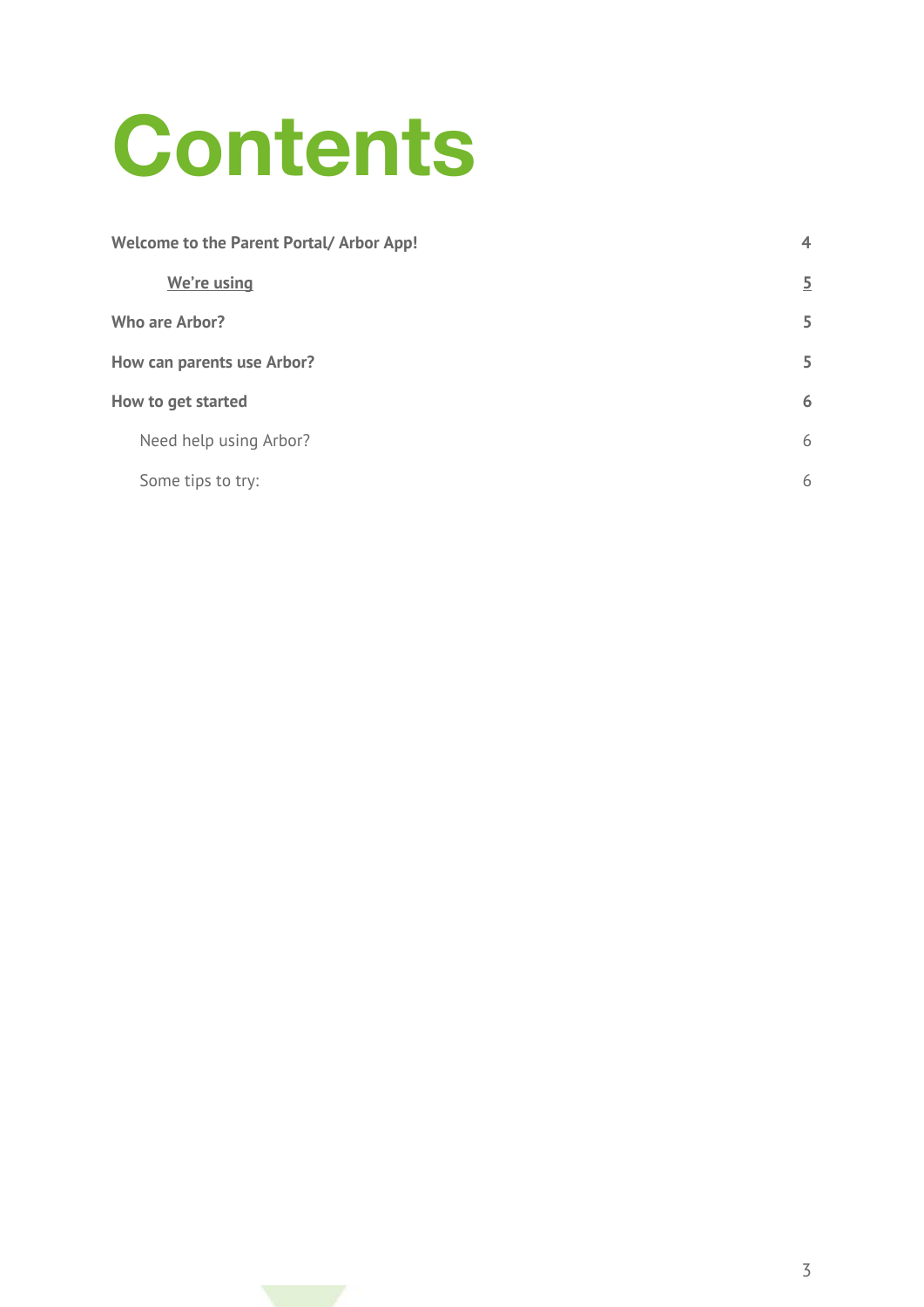## <span id="page-3-0"></span>**Welcome to the Parent Portal/ Arbor App!**

Your school has chosen Arbor as it's MIS provider and are using the Parent Portal/ Arbor App, in the document you will find support as a parent on the Arbor Parent Portal/ Arbor App. This guide covers advertising to parents and how they can use the Parent Portal but more importantly what the Parent Portal/ Arbor App is.

Please remember that if you have any questions please contact your school directly with as much information as possible. Due to GDPR Arbor are unable to communicate directly with parents and guardians.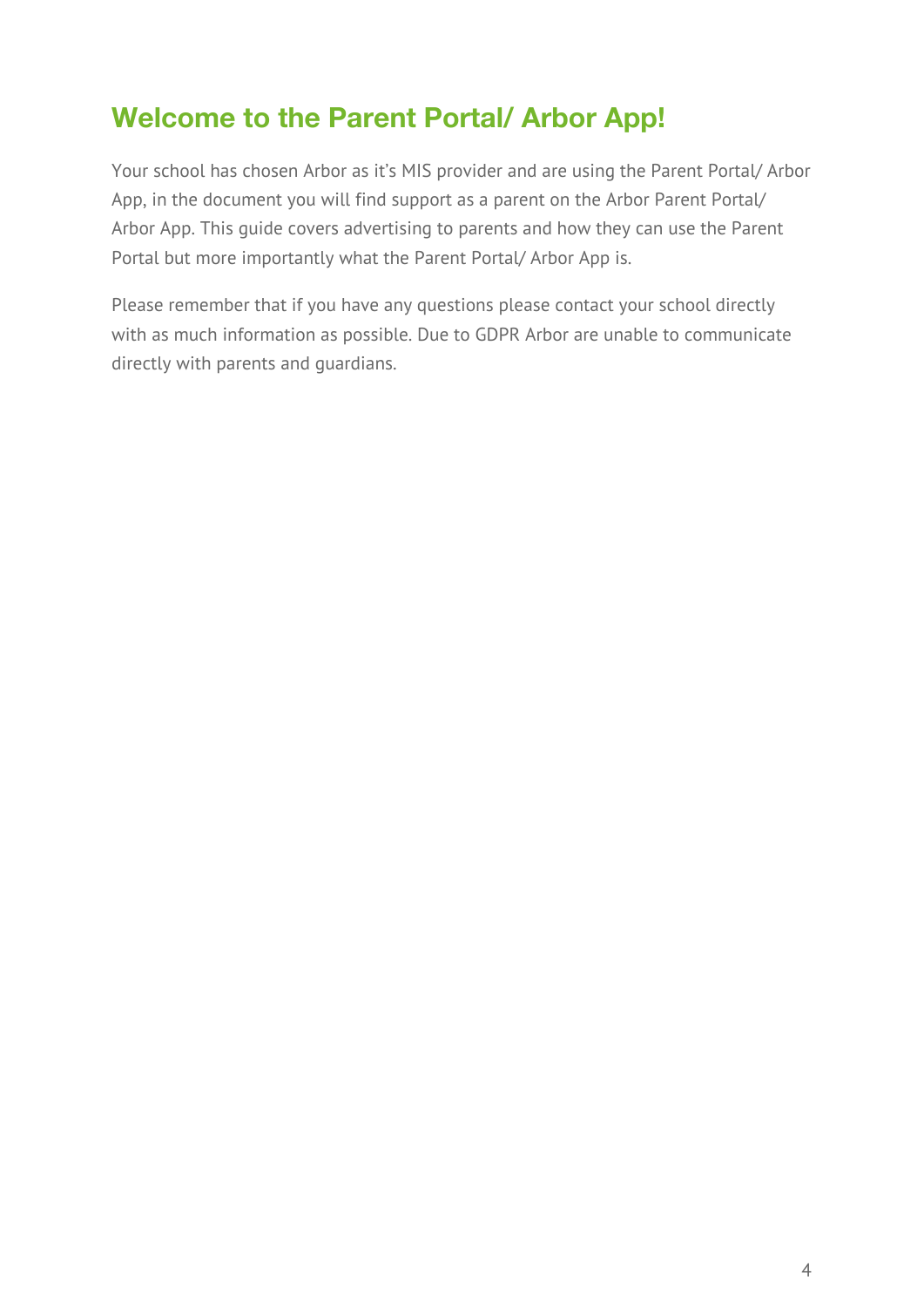<span id="page-4-0"></span>

#### <span id="page-4-1"></span>**Who are Arbor?**

We've chosen Arbor as our MIS provider. An MIS is a system that helps schools collect, store, manage and use all the information they need. Arbor is a simple, smart and cloud-based MIS, meaning the data isn't physically stored in school, making Arbor super secure. It also means you can log into Arbor to see and update your child's information or make payments and bookings yourself!

Arbor was founded in 2011 by a small group of people on a mission to create a simple, smart MIS system that would help schools learn from their data to save teachers time and ultimately improve student outcomes.

#### <span id="page-4-2"></span>**How can parents use Arbor?**

Here's how you can use Arbor:

- Log into Parent Portal for Google Chrome on computers or laptops
- Download the Arbor App from the App Store or Google Play Store then log in on your phone (For Android 5.0 or iOS 10.0 and upwards)
- We can then send you In-app messages. We can also send you emails, letters or SMS!